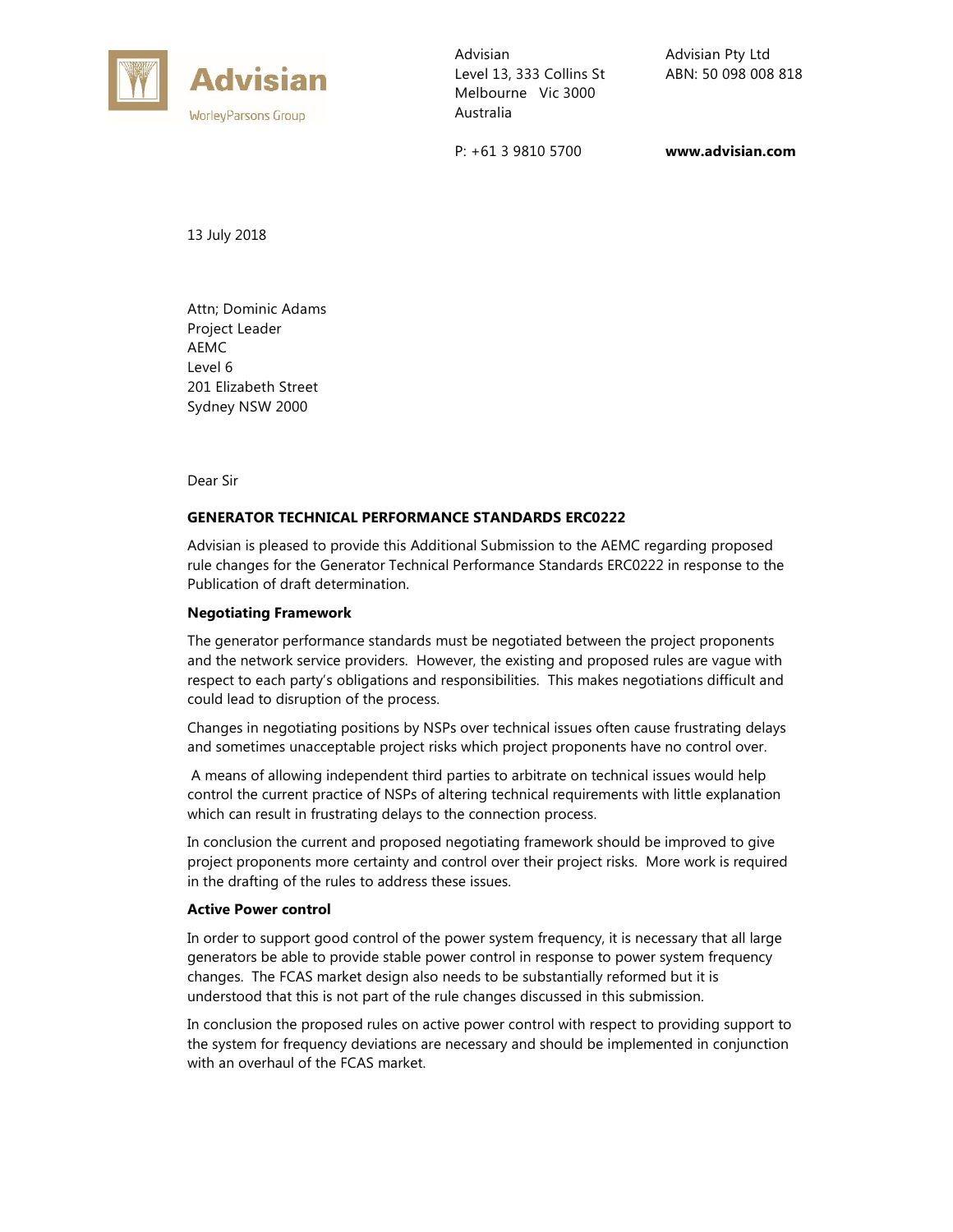

# **Remote Monitoring and Control**

The proposed rule change requires a very large number of remote monitoring and control signals to be collated at the power plant and communicated via NSP maintained communications system. In particular, power plants which have a large number of units (e.g. wind and solar) are required to provide a large number of monitoring signals covering every single unit, rather than monitoring quantities at the connection point.

There are no reliability benefits to be gained by communicating such a large number of points back to the market operator because the number of monitoring and alarm points being considered and the peripheral nature of most of the detailed power station operational points to power system dispatch would risk causing confusion for real time decision making and automated dispatch, and greatly exceed what is necessary to operate the dispatch system.

After any system event, these points are already available for analysis and generators. Therefore having them brought back in real time adding to the congestion in the communications network serves no practical purpose.

There are significant costs associated with this proposal, particularly for the NSPs as they will be required to significantly increase the capacity of their communications infrastructure. The costs to new generation proponents are also significant as they have to install additional communications equipment at their plants (which may be located in remote regions).

In conclusion the reasons for this rule change have not been shown to be of overall benefit to the market participants.

### **Reactive current response**

The existing and the proposed rules associated with reactive power are oftentimes inappropriate for the power systems that specific projects are connected into. Specifically, if automatic access standards were to be applied for weak fault level systems, the generation system can have excessive effects on the power system voltages. The practice of applying automatic access standards to weak fault level locations reduces the reliability of the system because it enables high voltages to be created which can lead to insulation failures on the system.

Conversely on strong fault level systems, reactive power injection (whatever is provided) has minimal impact on power system voltages. In these latter cases it is preferable for reactive power to be installed closer to load centres in order to reduce thermal losses in the transmission and distribution systems. Applying too much reactive power for generation plant in this case effectively leads to economic losses and non-optimum power and reactive power flows.

In conclusion, the reactive power requirements specified in the rules should be modified so that they allow for local network conditions to be addressed, and to encourage cost effective investments which typically require reactive support to be provided close to load centres rather than at generation connection points. The proposed rule change does not address any of these desirable technical outcomes.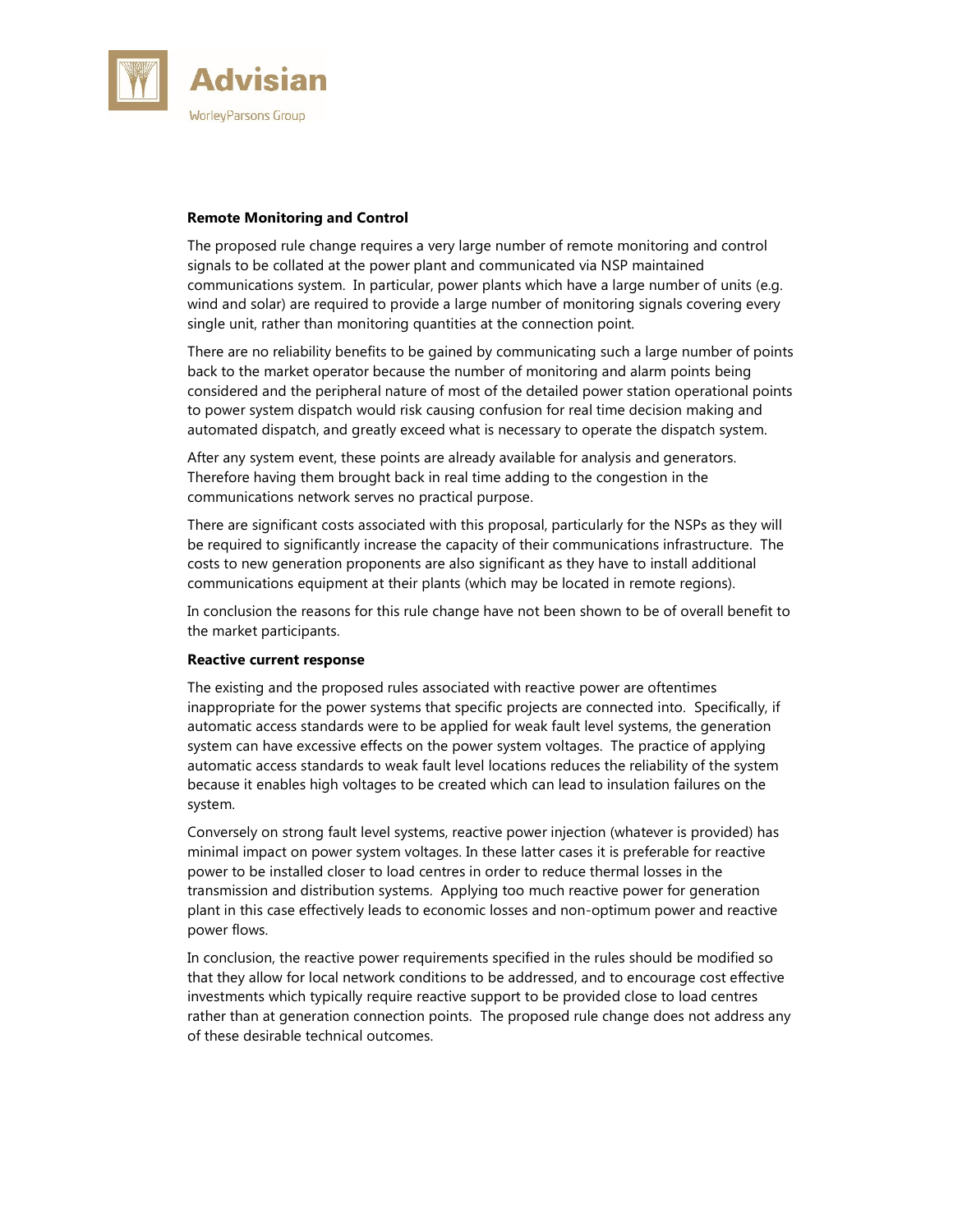

## **Continuous uninterrupted operation**

The existing and the proposed rules have several clauses pertaining to continuous uninterrupted operation for generators in response to faults and power system transients. The existing rules are often arbitrary and difficult to interpret, so redrafting of this part of the rules is welcomed.

Unfortunately the proposed rule changes have increased the arbitrariness and difficulties in interpretation. In addition several sections – particularly the sections that specify the number of voltage dips a generation system must be able to ride through, cannot be demonstrated to be compliant for all possible cases. AEMO have provided a report "MULTIPLE VOLTAGE DISTURBANCE RIDE-THROUGH CAPABILITY" which attempts to clarify the proposed rule changes and purports to show compliance with this clause can be demonstrated. It is clear from even a cursory reading of this report that this is not the case because;

- the report provides no details on the **specifics of what was simulated**,
- and it does not consider any of the **practical engineering aspects** (specifically overloads of converter equipment, failure of ancillary plant or generator pole slipping which can lead to generator shaft failure) that actual generation systems must consider. These practical aspects are typically not included in computer modelling.

In any application of the rules, questions remain as to when and where the voltage transients are to be applied, how to model so called "deep" and "shallow" voltage dips. This would be a matter of interpretation for each case and it would be very easy to choose specific scenarios which no synchronous generator would be able to ride through, and would also place extreme loading on asynchronous generation.

A key point to note is that computer modelling and simulation can only be used to investigate the dynamic behaviour of power systems, these techniques cannot be used to "prove" that any specific generation system can always ride through a large number of system transients. This is because significantly different results will be obtained if the simulation is started at a slightly different point due to the non-linear dynamics involved (this is well known in weather prediction and is due to chaos theory). This basic point which is common to all forms of nonlinear computer simulations seems to be being ignored in both the drafting of the multiple ride through rules and the technical clarifications AEMO have published.

Accordingly the possibility for these rules to be misapplied (either due to technical misunderstanding or deliberate policy) in any given case is very high.

The new rules also mandate high voltage levels for significant periods of time (clause S5.2.5.4) which most existing generator or industrial installation which includes transformers, capacitor banks or motors is not able to safely achieve. Given that most of the existing fleet of generation and substation equipment cannot safely achieve the new over voltage standards, there is little or no reliability benefit to be gained by mandating these new over voltage standards for new connections. Under these rules, existing plant would be required to be decommissioned in preference to renegotiating performance standards. The costs associated with meeting the overvoltage requirements are contrary to the National Electricity Objective.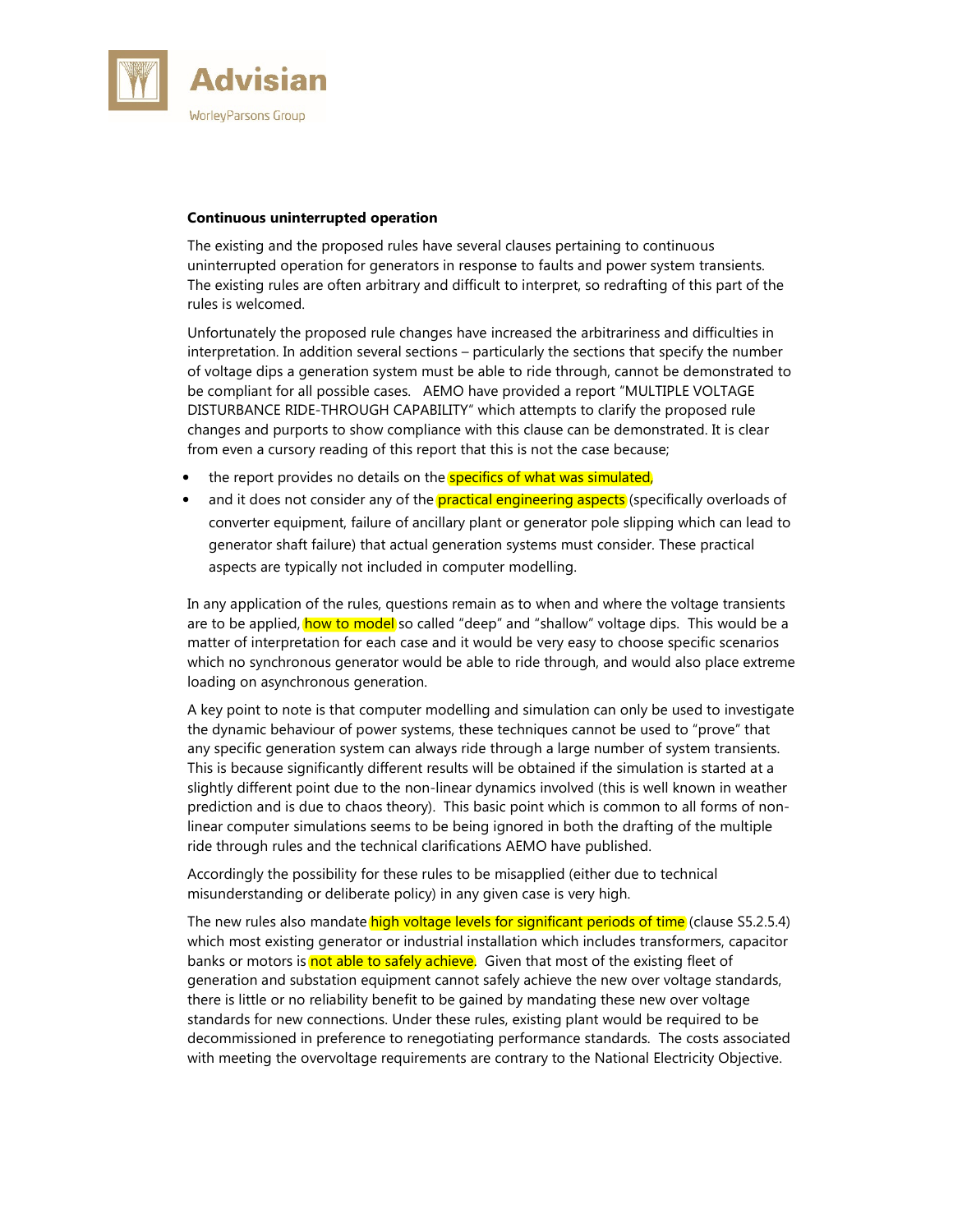

In conclusion, the proposed rules appear arbitrary, subject to technical misinterpretation and may result in disputes between AEMO, the relevant NSP and the project developer. More work is required to provide an acceptable frame work going forward which adequately addresses the needs of all participants.

# **System Strength**

No rule changes have been proposed with regard to the system strength issues. Advisian believe this approach is appropriate at this point in time because there appears to be some technical confusion over this issue.

It is noted that AEMO have attempted to clarify some of their concerns in their supplementary report – "Maximum continuous current during faults". This document discusses the fault current contribution of some OEM's but does not provide specific examples. It does not discuss issues generally associated with the SCR (short circuit ratio) which have been the main issue of concern in industry forums.

The AEMC should be aware of the **ESCRI project** currently (at time of writing) being commissioned in South Australia, where these issues are being investigated in practice. The ESCRI project is a 30 MW, 8 MWh battery storage project which will be able to operated islanded from the grid in order to provide supply to the lower Yorke Peninsula. In effect it will demonstrate an inverter connected device connected to the grid with a SCR of zero. A website of the project has been set up and the behaviour of the device can be viewed at www.escri-sa.com.au .

In conclusion, Advisian agree with the draft determination which does not introduce new rules associated with this issue. Advisian is already making a practical contribution to a better understanding of this issue which will be available to all market participants under the knowledge sharing arrangements with ARENA.

### **Consequential amendments and Transitional arrangements**

Advisian believe that because there are still significant issues with the proposed rule changes, it is pre-emptive to consider these two topics until the final rule changes are known.

The only point we wish to raise (which was already partially discussed in the AEMC workshop of  $26<sup>th</sup>$  June 2018) is that if the final rules are significantly more onerous than the existing rules, then during and prior to the transitional period it is expected that a large number of projects will attempt to obtain connection agreements. This is likely to overload the resources of the entire industry attempting to produce technically viable projects, with the consequence that many projects will not proceed, and those that do may not provide an optimum outcome for the overall market. We are already experiencing this behaviour from many developers, and we know other consultants, AEMO and NSPs are struggling to cater to industry demand.

Conversely, after the rules come into effect – it is possible that the development pipelines will slow down significantly because developers may consider other jurisdictions around the world ahead of Australia if the rule changes create onerous financial burdens.

It is clear that the impact of these proposed rule changes – effectively over heating connection activity prior to the new GPS rule implementation followed by what could be a